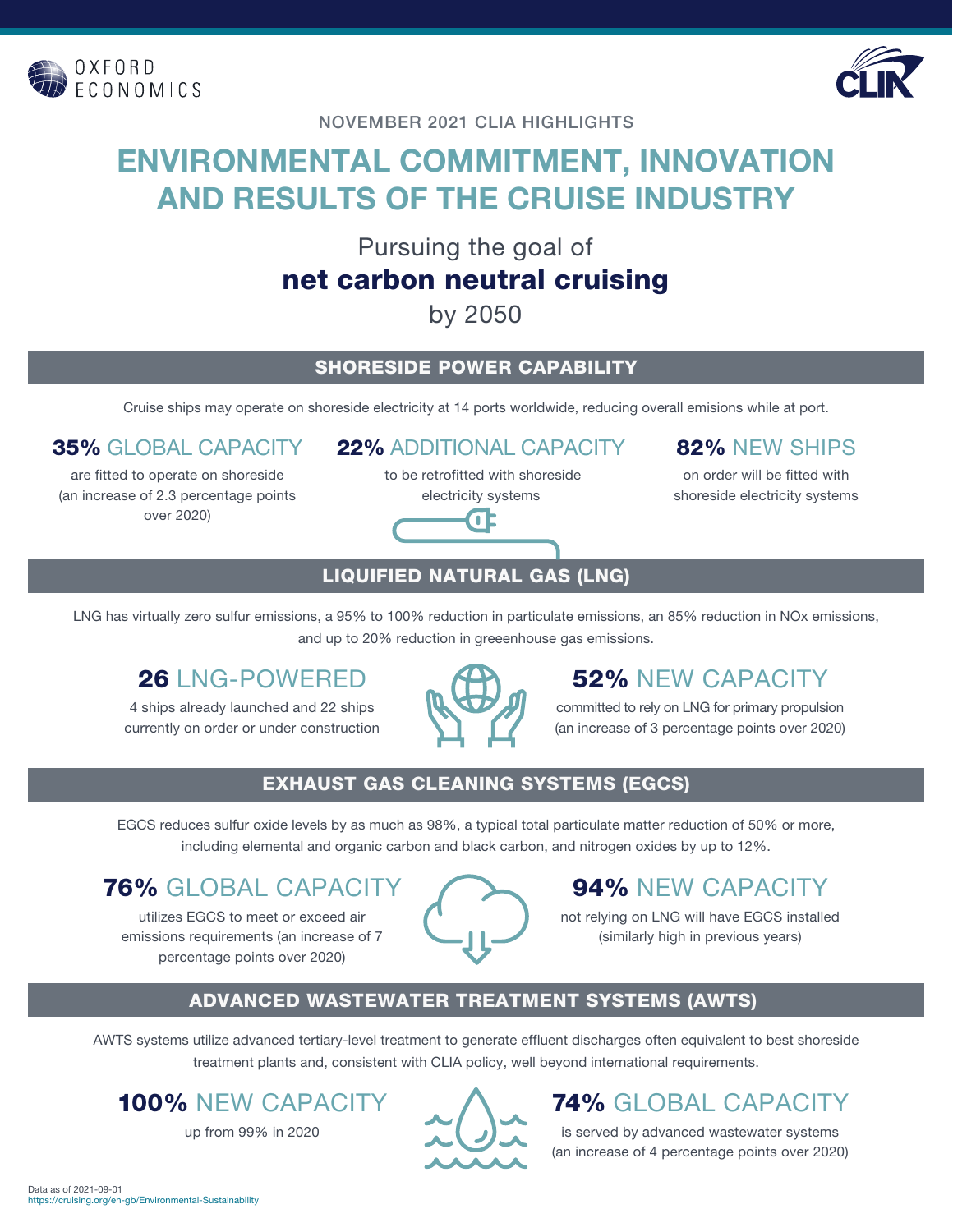#### **Environmental Technologies and Practices CLIA Global Oceangoing Cruise Lines - August 2021**

This table provides aggregated data across CLIA's global oceangoing cruise line membership. The table reflects the number of ships equipped with certain technologies, corresponding passenger capacities (lower berth at double occupancy) and the percentage of the entire fleet represented.

|                                                                                                                               | <b>AUGUST 2021</b>                                    |                                                                                                          |                                                                 |                                                                                                                                                                                                                                                                                                                                                                                                                                                                                                                                                                                                                                                                                                                                                                                                          |  |  |
|-------------------------------------------------------------------------------------------------------------------------------|-------------------------------------------------------|----------------------------------------------------------------------------------------------------------|-----------------------------------------------------------------|----------------------------------------------------------------------------------------------------------------------------------------------------------------------------------------------------------------------------------------------------------------------------------------------------------------------------------------------------------------------------------------------------------------------------------------------------------------------------------------------------------------------------------------------------------------------------------------------------------------------------------------------------------------------------------------------------------------------------------------------------------------------------------------------------------|--|--|
| <b>INVESTMENTS, COMMITMENTS AND PRACTICES</b>                                                                                 | <b>SHIPS</b><br><b>REPORTING</b><br>(267 Total Fleet) | <b>CAPACITY</b><br><b>LOWER BERTH</b><br><b>DOUBLE</b><br><b>OCCUPANCY</b><br>(555,657 Est. Total Fleet) | <b>AGGREGATE</b><br>% OF<br><b>REPORTING</b><br><b>CAPACITY</b> | <b>NOTES</b>                                                                                                                                                                                                                                                                                                                                                                                                                                                                                                                                                                                                                                                                                                                                                                                             |  |  |
| <b>Oceangoing Ships Reporting</b>                                                                                             | 242                                                   | 537,248                                                                                                  | 96.7%                                                           | Cruise lines continue to transform the modern fleet to protect the<br>oceans, air and destinations enjoyed by millions of passengers each<br>year.                                                                                                                                                                                                                                                                                                                                                                                                                                                                                                                                                                                                                                                       |  |  |
| New Ships On Order                                                                                                            | 62                                                    | 176,648                                                                                                  |                                                                 | CLIA's Waste Management Policy is available here. Each year,<br>cruise line CEO's verify implementation of the Policy as a condition<br>of membership. The Policy is incorporated into each ship's Safety<br>Management System (SMS) and is subject to third party and<br>internal auditing.                                                                                                                                                                                                                                                                                                                                                                                                                                                                                                             |  |  |
| Ships (to be) added to the fleet between 1 January<br>and 31 December of 2021                                                 | 11                                                    | 24,888                                                                                                   |                                                                 |                                                                                                                                                                                                                                                                                                                                                                                                                                                                                                                                                                                                                                                                                                                                                                                                          |  |  |
| Ships (planned to be) removed from the fleet between 1<br>January and 31 December of 2021                                     |                                                       |                                                                                                          |                                                                 | Additional environmental reports, including third party research on                                                                                                                                                                                                                                                                                                                                                                                                                                                                                                                                                                                                                                                                                                                                      |  |  |
| Ships actually removed from the CLIA fleet since voluntary<br>shutdown began due to global COVID-19 Pandemic in March<br>2020 | 20 (7 Recycled;<br>13 Sold out of<br>CLIA)            | 32,700 (13,083<br>Recycled;<br>19,635 Sold out of<br>CLIA)                                               |                                                                 | air and waste water performance, are available here. Many<br>individual cruise line sustainability reports are publicly available on<br>company websites.                                                                                                                                                                                                                                                                                                                                                                                                                                                                                                                                                                                                                                                |  |  |
| Average age of fleet as of 1 January of 2021                                                                                  | 14.2                                                  |                                                                                                          |                                                                 |                                                                                                                                                                                                                                                                                                                                                                                                                                                                                                                                                                                                                                                                                                                                                                                                          |  |  |
|                                                                                                                               |                                                       | <b>EXHAUST GAS CLEANING SYSTEMS (EGCS)</b>                                                               |                                                                 |                                                                                                                                                                                                                                                                                                                                                                                                                                                                                                                                                                                                                                                                                                                                                                                                          |  |  |
| Ships fitted with exhaust gas cleaning systems (EGCS)                                                                         | 142                                                   | 411,593                                                                                                  | 76.6%                                                           | EGCS systems remove 99% of sulfur & well over 50% of particulate<br>matter, including elemental & organic carbon. Catalytic filter &<br>other systems further reduce particulate matter by over 30% &<br>reduce nitrogen oxides by up to 12%.<br>Existing & forecast EGCS installations are for hybrid or open loop<br>systems and many include wash water filters. Some include a<br>catalytic filter on the engine exhaust prior to the EGCS, as well as<br>continuous monitoring equipment to automatically record all<br>parameters. A variety of technologies further clean the EGCS wash<br>water stream including fine-mesh filtration, purification, centrifugal<br>separation & dissolved air with flocculant. EGCS wash water filter<br>residue & process tank residue are disposed of ashore. |  |  |
| - Ships fitted with open loop EGCS                                                                                            | 82                                                    | 212,062                                                                                                  | 39.5%                                                           |                                                                                                                                                                                                                                                                                                                                                                                                                                                                                                                                                                                                                                                                                                                                                                                                          |  |  |
| - Ships fitted with open loop EGCS and additional wash<br>water filters                                                       | 60                                                    | 154,124                                                                                                  | 28.7%                                                           |                                                                                                                                                                                                                                                                                                                                                                                                                                                                                                                                                                                                                                                                                                                                                                                                          |  |  |
| - Ships fitted with hybrid EGCS                                                                                               | 60                                                    | 199,531                                                                                                  | 37.1%                                                           |                                                                                                                                                                                                                                                                                                                                                                                                                                                                                                                                                                                                                                                                                                                                                                                                          |  |  |
| - Ships fitted with hybrid EGCS and additional wash water<br>filters                                                          | 42                                                    | 142,622                                                                                                  | 26.5%                                                           |                                                                                                                                                                                                                                                                                                                                                                                                                                                                                                                                                                                                                                                                                                                                                                                                          |  |  |
| New build ships committed to be fitted with EGCS                                                                              | 34                                                    | 79,000                                                                                                   |                                                                 | Additional information on EGCS performance is available here and<br>here.                                                                                                                                                                                                                                                                                                                                                                                                                                                                                                                                                                                                                                                                                                                                |  |  |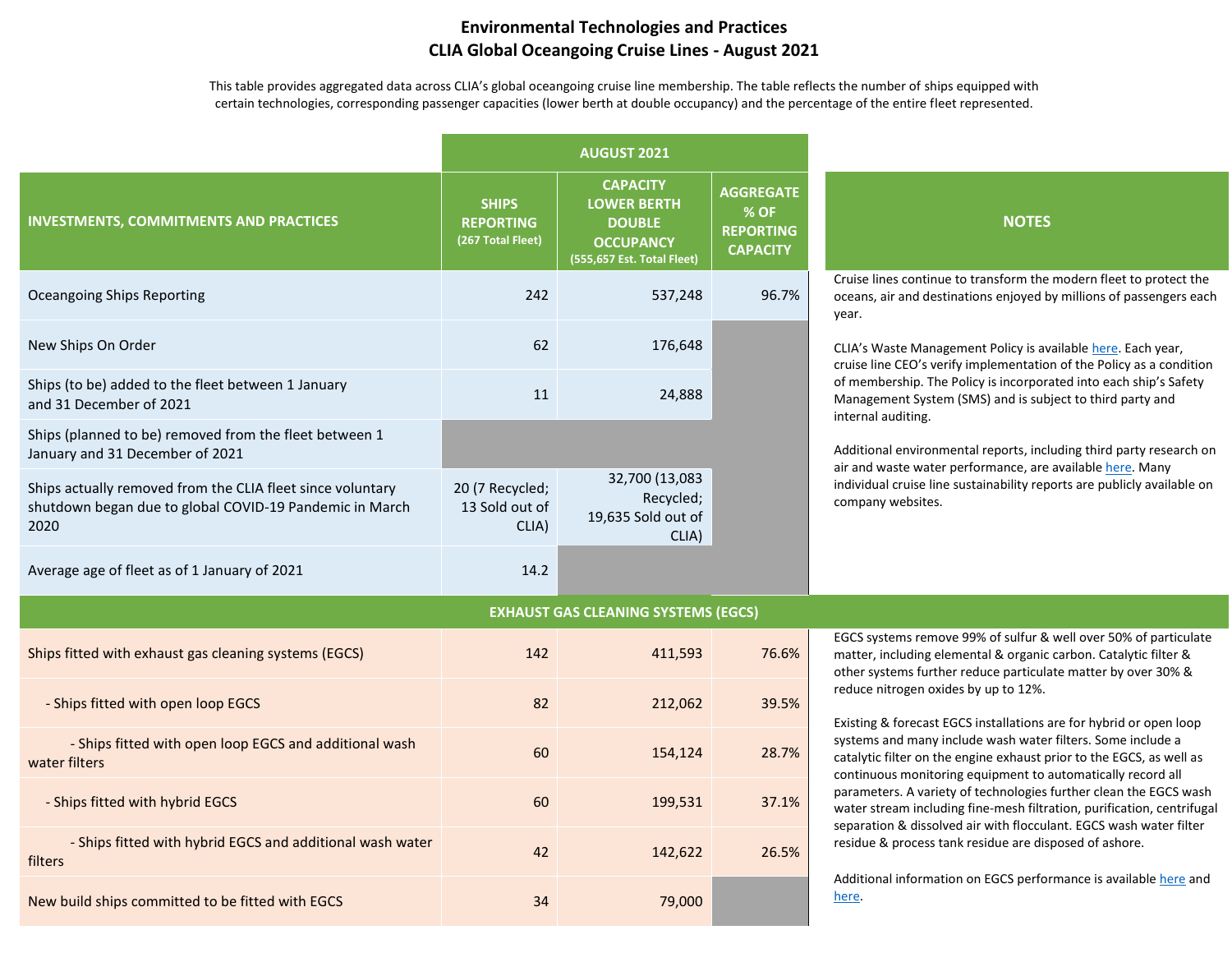| <b>LIQUIFIED NATURAL GAS (LNG)</b>                                                    |     |         |       |                                                                                                                                                                                                                                                                                                                                                                                                                                                                                                                                                                                                                                                                                                                                                                                                                                             |  |  |  |  |  |
|---------------------------------------------------------------------------------------|-----|---------|-------|---------------------------------------------------------------------------------------------------------------------------------------------------------------------------------------------------------------------------------------------------------------------------------------------------------------------------------------------------------------------------------------------------------------------------------------------------------------------------------------------------------------------------------------------------------------------------------------------------------------------------------------------------------------------------------------------------------------------------------------------------------------------------------------------------------------------------------------------|--|--|--|--|--|
| Ships able to operate on LNG in port                                                  | 6   | 27,512  | 5.1%  | LNG has virtually zero sulfur emissions, a 95% to 100% reduction in<br>particulate emissions, an 85% reduction in NOx emissions, and up<br>to a 20% reduction in greenhouse gas emissions.                                                                                                                                                                                                                                                                                                                                                                                                                                                                                                                                                                                                                                                  |  |  |  |  |  |
| Ships using LNG as primary fuel for propulsion                                        | 4   | 20,940  | 3.9%  |                                                                                                                                                                                                                                                                                                                                                                                                                                                                                                                                                                                                                                                                                                                                                                                                                                             |  |  |  |  |  |
| New build ships committed to use LNG as primary<br>fuel for propulsion                | 22  | 92,568  |       |                                                                                                                                                                                                                                                                                                                                                                                                                                                                                                                                                                                                                                                                                                                                                                                                                                             |  |  |  |  |  |
| <b>ALTERNATIVE FUELS</b>                                                              |     |         |       |                                                                                                                                                                                                                                                                                                                                                                                                                                                                                                                                                                                                                                                                                                                                                                                                                                             |  |  |  |  |  |
| Ships capable of using alternative fuels other<br>than LNG (methanol, biodiesel etc.) | 175 | 405,100 | 75.4% | Many cruise ships are equipped to operate on both biodiesel and<br>traditional fossil fuels.<br>Several companies are exploring fuel cell and equivalent<br>technologies for future new builds or retrofit projects.<br>Ships use Marine Gas Oil (MGO) in many regions to comply with<br>IMO ECAs (North America & Caribbean Sea, North Sea and Baltic<br>Sea), as well as EU Mediterranean Sea ports, the Arctic, China's<br>emission control area, Australian ports and to meet other locally<br>imposed requirements. Ships may also use Very Low Sulphur Fuel<br>Oil (VLSFO) or Ultra Low Sulphur Fuel Oil (ULSFO) in these regions<br>to comply with emissions requirements. Ships fitted with EGCS will<br>generally use this equivalent technology unless its use is not<br>permitted, and will use MGO where specifically required. |  |  |  |  |  |
| <b>SHORE SIDE ELECTRICITY / COLD IRONING</b>                                          |     |         |       |                                                                                                                                                                                                                                                                                                                                                                                                                                                                                                                                                                                                                                                                                                                                                                                                                                             |  |  |  |  |  |
| Ships fitted with Shore Side Electricity (SSE) systems                                | 65  | 185,372 | 34.5% | The following 14 ports/specific berths visited by CLIA oceangoing<br>ships are fitted with shore side electricity capacity:                                                                                                                                                                                                                                                                                                                                                                                                                                                                                                                                                                                                                                                                                                                 |  |  |  |  |  |
| Ships planned to be retrofitted with SSE systems                                      | 58  | 120,342 | 22.4% | Greater than 10MW: Brooklyn, Halifax, Hamburg Altona, Montreal,<br>San Diego, San Francisco Berth 35, Los Angeles, Long Beach, San<br>Pedro Berths 92 & 93, Seattle, Shanghai, and Vancouver Canada                                                                                                                                                                                                                                                                                                                                                                                                                                                                                                                                                                                                                                         |  |  |  |  |  |
| New build ships committed to be fitted with SSE systems                               | 51  | 164,352 |       | Place.<br>7-9 MW: Juneau                                                                                                                                                                                                                                                                                                                                                                                                                                                                                                                                                                                                                                                                                                                                                                                                                    |  |  |  |  |  |
| <b>ADDITIONAL AIR POLLUTION &amp; ENERGY EFFICIENCY TECHNOLOGIES</b>                  |     |         |       |                                                                                                                                                                                                                                                                                                                                                                                                                                                                                                                                                                                                                                                                                                                                                                                                                                             |  |  |  |  |  |
| Ships fitted with particulate filters                                                 | 29  | 78,056  | 14.5% | Some ships equipped with Selective Catalytic Reduction systems<br>(SCR) use them in every port and when transiting inbound and<br>outbound.                                                                                                                                                                                                                                                                                                                                                                                                                                                                                                                                                                                                                                                                                                 |  |  |  |  |  |
| Ships fitted with Selective Catalytic Reduction (SCR) Systems                         | 27  | 51,878  | 9.7%  |                                                                                                                                                                                                                                                                                                                                                                                                                                                                                                                                                                                                                                                                                                                                                                                                                                             |  |  |  |  |  |
| Ships capable of complying with NOx Tier III limits                                   | 29  | 66,246  | 12.3% |                                                                                                                                                                                                                                                                                                                                                                                                                                                                                                                                                                                                                                                                                                                                                                                                                                             |  |  |  |  |  |
| Ships that have air lubrication systems fitted                                        | 17  | 60,730  | 11.3% |                                                                                                                                                                                                                                                                                                                                                                                                                                                                                                                                                                                                                                                                                                                                                                                                                                             |  |  |  |  |  |